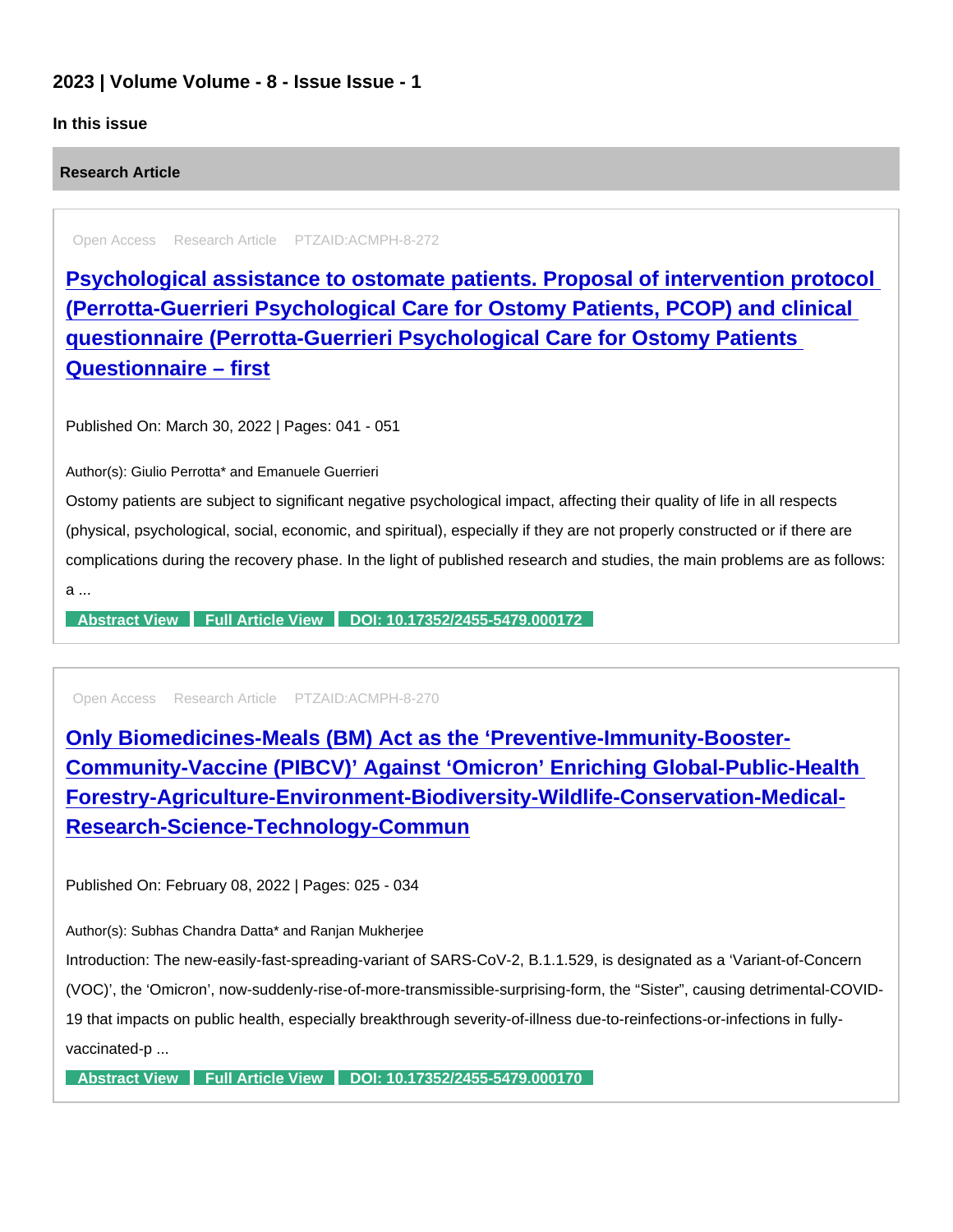Open Access Research Article PTZAID:ACMPH-8-268

[Implications for general practitioner of evolution of incidence rates of COVID-19](https://www.peertechzpublications.com/articles/implications-for-general-practitioner-of-evolution-of-incidence-rates-of-covid-19-breakthrough-infections-in-vaccinated-people-as-of-december-2021-with-the-highest-spike-of-infections-of-the-entire-pandemic)  breakthrough infections in vaccinated people as of December 2021 with the highest spike of infections of the entire pandemic

Published On: January 21, 2022 | Pages: 008 - 012

Author(s): Jose Luis Turabian\*

From the extension of the COVID-19 vaccination in December 2020 to the end of the summer of 2021, cases of breakthrough Infection in vaccinated people were rare and their attack rate was low (0.01%-5.5%). Of course, in light of the increase in vaccination rates, breakthrough Infection in vaccinated people progressively could represent the majority of all COVID-19 case ...

[Abstract View](https://www.peertechzpublications.com/abstracts/implications-for-general-practitioner-of-evolution-of-incidence-rates-of-covid-19-breakthrough-infections-in-vaccinated-people-as-of-december-2021-with-the-highest-spike-of-infections-of-the-entire-pandemic) [Full Article View](https://www.peertechzpublications.com/articles/implications-for-general-practitioner-of-evolution-of-incidence-rates-of-covid-19-breakthrough-infections-in-vaccinated-people-as-of-december-2021-with-the-highest-spike-of-infections-of-the-entire-pandemic) [DOI: 10.17352/2455-5479.000168](http://dx.doi.org/10.17352/2455-5479.000168)

Open Access Research Article PTZAID:ACMPH-8-266

[Medical and scientific research in Libya. Position on sustained developmental](https://www.peertechzpublications.com/articles/medical-and-scientific-research-in-libya-position-on-sustained-developmental-goals)  goals

Published On: January 04, 2022 | Pages: 001 - 005

Author(s): Aisha Nasef\*

UNESCO recommendation on science and scientific researchers aims to support scientific research and science as tools for achievements of the 17 sustainable development goals (SDGs). Countries are responded differently to these recommendations. In this article we tried to assess the polices and measures taken by Libya State as a developing country to meet these recomm ...

[Abstract View](https://www.peertechzpublications.com/abstracts/medical-and-scientific-research-in-libya-position-on-sustained-developmental-goals) [Full Article View](https://www.peertechzpublications.com/articles/medical-and-scientific-research-in-libya-position-on-sustained-developmental-goals) [DOI: 10.17352/2455-5479.000166](http://dx.doi.org/10.17352/2455-5479.000166)

## Short Communication

Open Access Short Communication PTZAID:ACMPH-8-271

[East-Central Europe-World's Coronavirus Death Center](https://www.peertechzpublications.com/articles/east-central-europe-world-s-coronavirus-death-center)

Published On: March 04, 2022 | Pages: 035 - 040